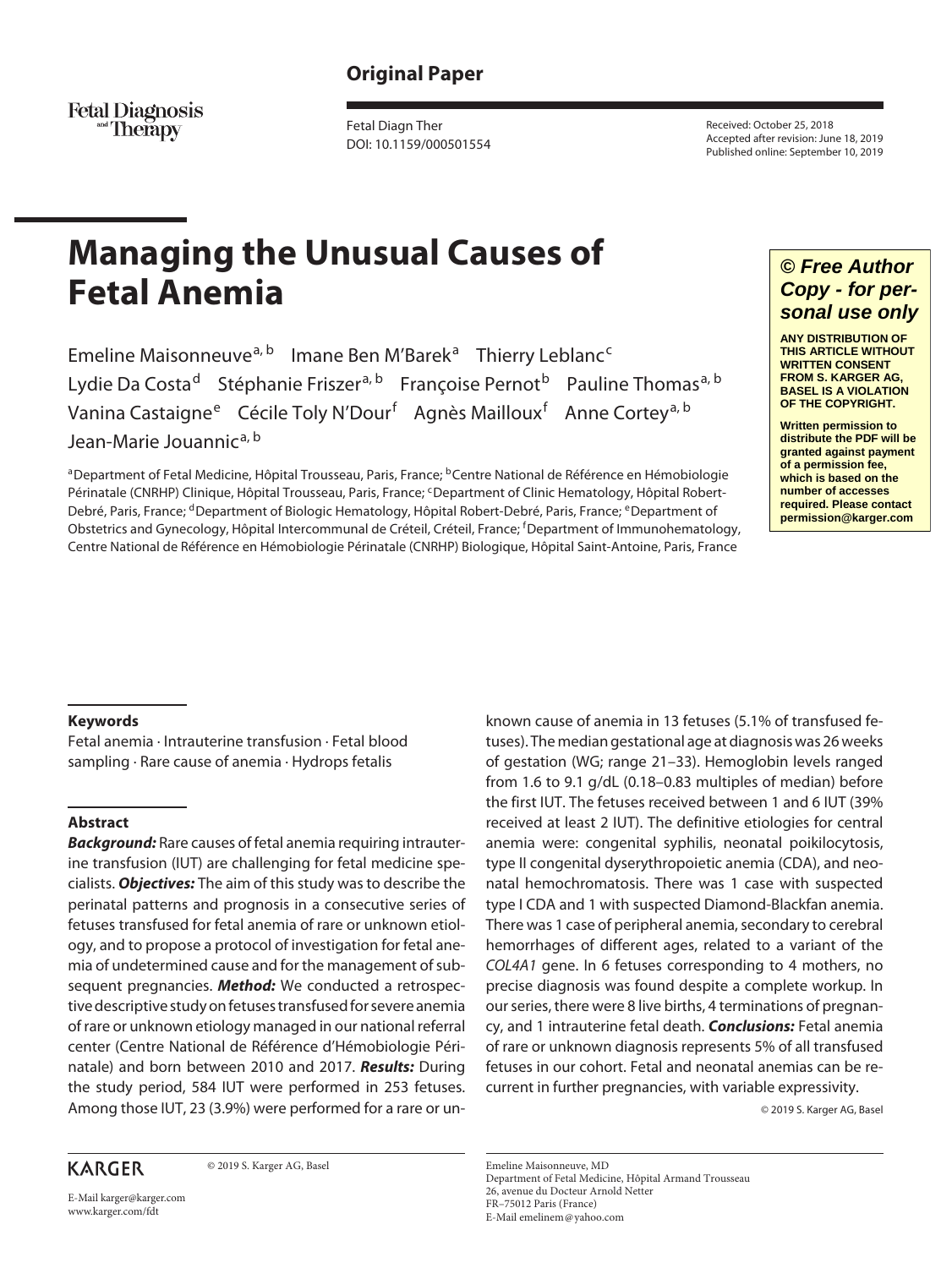## **Introduction**

Fetal anemia is a severe complication of pregnancy and is mostly caused by red blood cell (RBC) alloimmunization, parvovirus B19 infection, and fetomaternal hemorrhage [1]. Since the prophylactic universal use of RhD immune globulin, anti-D alloimmunization has dramatically decreased in Western Europe and North America. Furthermore, non-invasive management of alloimmunized pregnancies, including the measurement of peak systolic velocity in the middle cerebral artery Doppler (MCA-PSV) and the fetal blood group typing from fetal DNA in maternal blood, have contributed to reduce the number of invasive procedures [2–4]. Consequently, immunological indications for intrauterine transfusion (IUT) are declining while infectious indications, as well as rare causes of fetal anemia, are increasing. Besides, in Southeast Asian populations, Bart's disease is a common cause of severe fetal anemia [5, 6]. Thus, the unusual causes of anemia requiring IUT are challenging for fetal medicine specialists and require multidisciplinary management to allow a precise diagnosis of the underlying fetal disease and appropriated parental counselling [1, 7]. In our French referral center for perinatal hemobiology, second-line investigations are systematically performed when the diagnosis of fetal anemia is uncertain at the time of the first IUT (absence of immunological or infectious context) [8]. The literature reports only 2 series of rare or unknown causes of fetal anemia, but there is no cohort with recurrent severe fetal anemia of undetermined cause [1, 9].

Our aim was to describe the perinatal patterns and prognosis in a consecutive series of fetuses with moderate to severe anemia, which required IUT, related to a rare etiology in an 8-year period. Our secondary objective was to propose a protocol of investigation for undetermined fetal anemia and the management of subsequent pregnancies.

#### **Material and Methods**

*Patients*

The perinatal data of 253 patients with severe fetal anemia managed in our center (CNRHP: Centre National de Référence en Hémobiologie Périnatale) between January 2010 and December 2017 were retrospectively reviewed. Moderate to severe anemia was suspected in cases with an MCA-PSV measurement over 1.5 multiple of the median (MoM) associated or not with serosal effusions [4]. Fetal anemia was confirmed at fetal blood sampling (FBS) according to the criteria defined by Mari et al. [4]. Rare or undetermined causes of fetal anemia were defined as fetal anemia

not associated with maternal RBC alloimmunization, B19 parvovirus and cytomegalovirus (CMV) infections or fetomaternal hemorrhage. We also excluded severe congenital anomalies and multiple pregnancies with IUT for complications of monochorionic pregnancies.

#### *Management of Fetal Anemia in our Center*

In cases of suspected severe fetal anemia at MCA-PSV measurement, associated or not with hydrops fetalis, the treatment was emergency IUT. Before IUT, a maternal blood sample was collected to determine the maternal blood group type and for indirect anti-globulin testing, Kleihauer-Betke test, and infectious serologies (B19 parvovirus, CMV, HIV, syphilis). When this first-line analysis was negative, glucose 6 phosphate dehydrogenase (G6PD) activity (in the case of African or Mediterranean origin of the parents and grandparents) and pyruvate kinase (PK) activity were tested. Hemoglobin electrophoresis was also performed in order to identify thalassemic syndromes and hemoglobinopathies.

Ultrasonography was conducted to search for signs of fetal anemia and other congenital anomalies, including hemorrhage of a fetal organ. All the ultrasound examinations were performed by experts in fetal imaging using two types of ultrasound equipment (Voluson E8 and E10, General Electrics, Zipf, Austria; Applio, Toshiba Medical Systems, Tokyo, Japan) with transabdominal or transvaginal probes (3.5–14 MHz) when required in fetuses in cephalic presentations.

In all cases, FBS was obtained immediately prior to IUT for a per-operative fetal hemoglobin count (Hemocue®). The fetal investigation was completed on the FBS with a complete blood and reticulocyte count, to characterize the anemia and analyze abnormal RBC morphology on the blood smear [10, 11]. Aregenerative anemia was defined by an absolute reticulocyte count under  $150 \times 10^9$ /L [12].

FBS also included determination of fetal blood group type, as well as direct anti-globulin testing, liver function tests, parameters of hemolysis in blood (indirect bilirubin and lactate dehydrogenase), PK and G6PD activities, hemoglobin electrophoresis, erythrocyte and reticulocyte indices analyses, peripheral blood smear examination, ektacytometry, and flow cytometry for the eosin 5′ maleimide acid (EMA) test and karyotype [13]. Each test required 0.5 mL of fetal blood. The volume of fetal blood needed for a complete workup was 4 mL; in case of severe anemia, karyotype and CGH array were preferably performed on amniotic fluid, in order to spare fetal blood. FBS was also kept for further subsequent molecular screening deciphering rare to very rare causes of anemia, including Diamond-Blackfan anemia (DBA) [14, 15] or congenital dyserythropoietic anemias (CDAs) [16], or RBC membrane disorders (mostly the hereditary stomatocytosis [11]), and rare enzyme defects when the first-line analysis was negative.

Severely anemic fetuses were transfused with adult donor packed RBC, cross-matched with the mother, with a high hematocrit (70– 80%) [17]. The MCA-PSV was monitored the day after the IUT and weekly until birth. A cerebral magnetic resonance imaging (MRI) was scheduled at 32 weeks of gestation (WG) in cases with Hb under 5 g/dL and at least 3 weeks after the first IUT to rule out hypoxic fetal brain damage. After birth, neonates underwent clinical and hematological follow-up by a pediatrician at the CNRHP clinics. A postmortem examination was proposed to the parents in case of termination of pregnancy (TOP) or intrauterine fetal death (IUFD).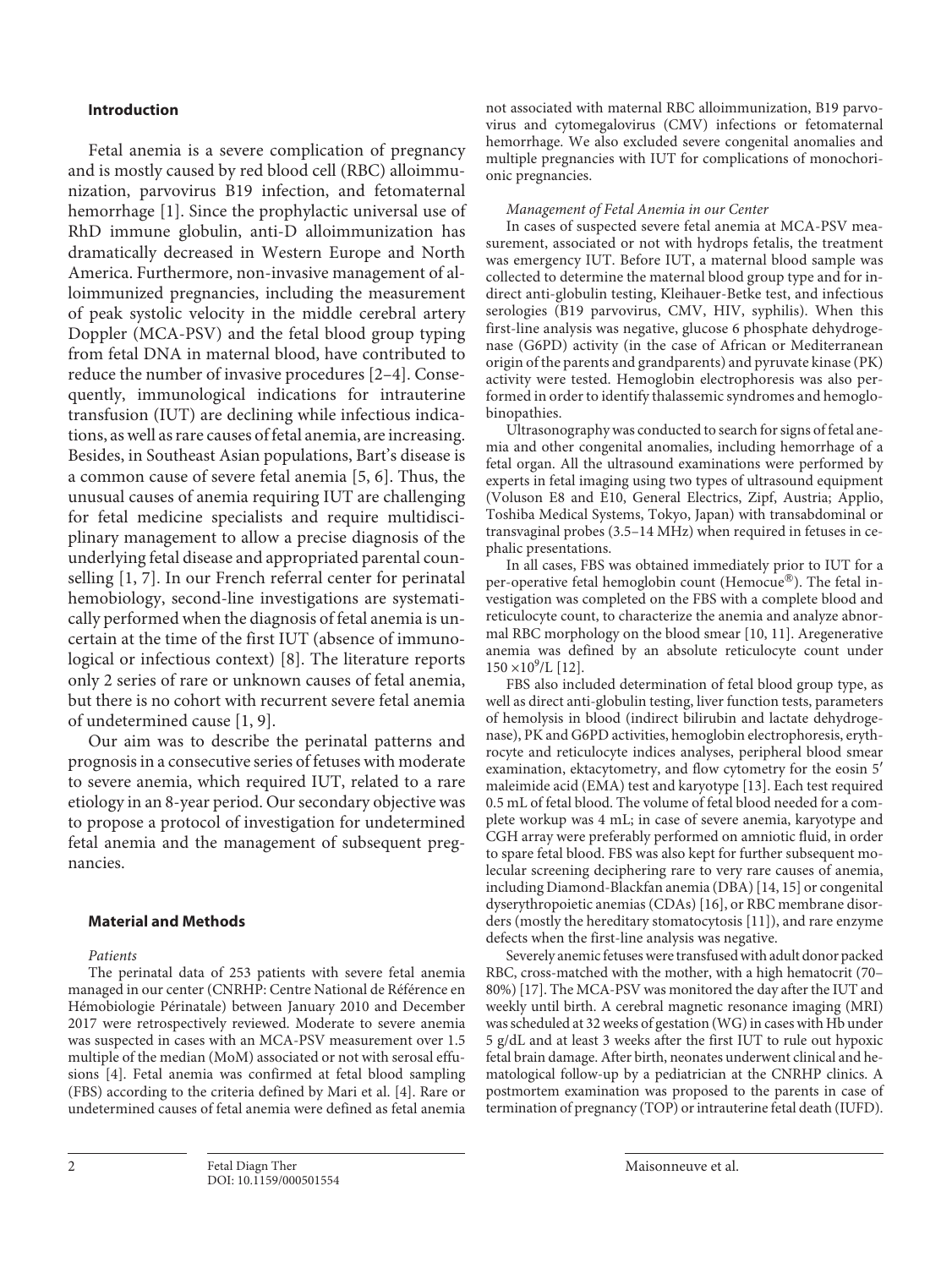

IUTs. Complications of monochorionic twin pregnancies were TAPS (twin-anemia-polycythemia-sequence).

## **Results**

During the 8-year study period, 584 IUT were performed in 253 fetuses. Cases with indications for IUT, including RBC alloimmunization (492 IUT in 195 fetuses), B19 parvovirus infection (46 IUT in 31 fetuses), CMV infection (1 IUT in 1 fetus), fetomaternal hemorrhage (19 IUT in 9 fetuses), and complications of monochorionic twins (4 IUT in 4 fetuses) were excluded (Fig. 1). Thus, 13 fetuses presenting a rare or unknown cause of fetal anemia were included (5.1% of the transfused fetuses) requiring 23 IUT (3.9% of overall IUT).

In this cohort, no parental consanguinity was found. Details on prenatal history, FBS parameters, and outcomes are provided in Table 1. Fetal anemia was suspected during the systematic ultrasound examinations in cases 2, 4, 5, 7, 8, 9, 10, and 11. Otherwise, additional ultrasound scans were performed for specific reasons: non-reassuring FHR in case 1 within the context of reduced fetal movements; personal history of macrocytic anemia of undetermined cause in case 3; history of a previous pregnancy with neonatal anemia (case 6) or with fetal anemia (cases 8 bis and 10 bis).

The median gestational age at fetal anemia diagnosis was 26 WG (range 21–33). In 8/13 cases, anemia was suspected on a fetal hydrops and for the other 5 cases, there was elevated MCA-PSV either isolated or associated with one indirect sign of fetal anemia (hydrothorax, ascites, or cardiomegaly). The median of MCA-PSV value was 1.8 MoM at the time of the diagnosis (range 1.5–2). Hb levels ranged from 1.6 to 9.1 g/dL (corresponding to 0.18–0.83 MoM) before the first IUT. The fetuses received between 1 and 6 IUT (median 2) and the delay between each IUT varied from 3 days to 4 weeks. Only 1 IUT was necessary for 61% of fetuses, and the others received at least 2 IUT. Among the 13 cases, 9 had a cerebral MRI. It was normal for 7 fetuses and revealed brain damage in 2 fetuses for whom parents requested TOP.

Among the 13 cases, 1 IUFD occurred at 23 WG and 4 TOP were performed on parental request (indications for TOP were: [i] suspicion of CDA with hydrops and Hb = 1.6 g/dL at first IUT, [ii] severe ischemohemorrhagic cerebral lesions, [iii] hydrops associated with poor fetal movements, and [iv] cerebral white matter damage associated with hydrops, anhydramnios, and liver anomalies). There were 8 live neonates with gestational age at delivery ranging from 34 WG and 4 days to 38 WG. Two neonates were transfused 3 and 4 times after birth, respectively, but none after 6 months of postnatal age.

Second-line investigation was performed on FBS and maternal blood. When fetal anemia was aregenerative with a decreased reticulocyte count of less than  $150 \times 10^9$ /L, central anemia was suspected [12]. The etiologies of central anemia were: congenital syphilis (case 1) [18], neonatal poikilocytosis (pyropoikilocytosis or severe elliptocytosis, which declines with age; case 2), suspected type I CDA (CDA-I; case 3), type II CDA (CDA-II; case 4), neonatal hemochromatosis (case 5), and suspected DBA (case 6).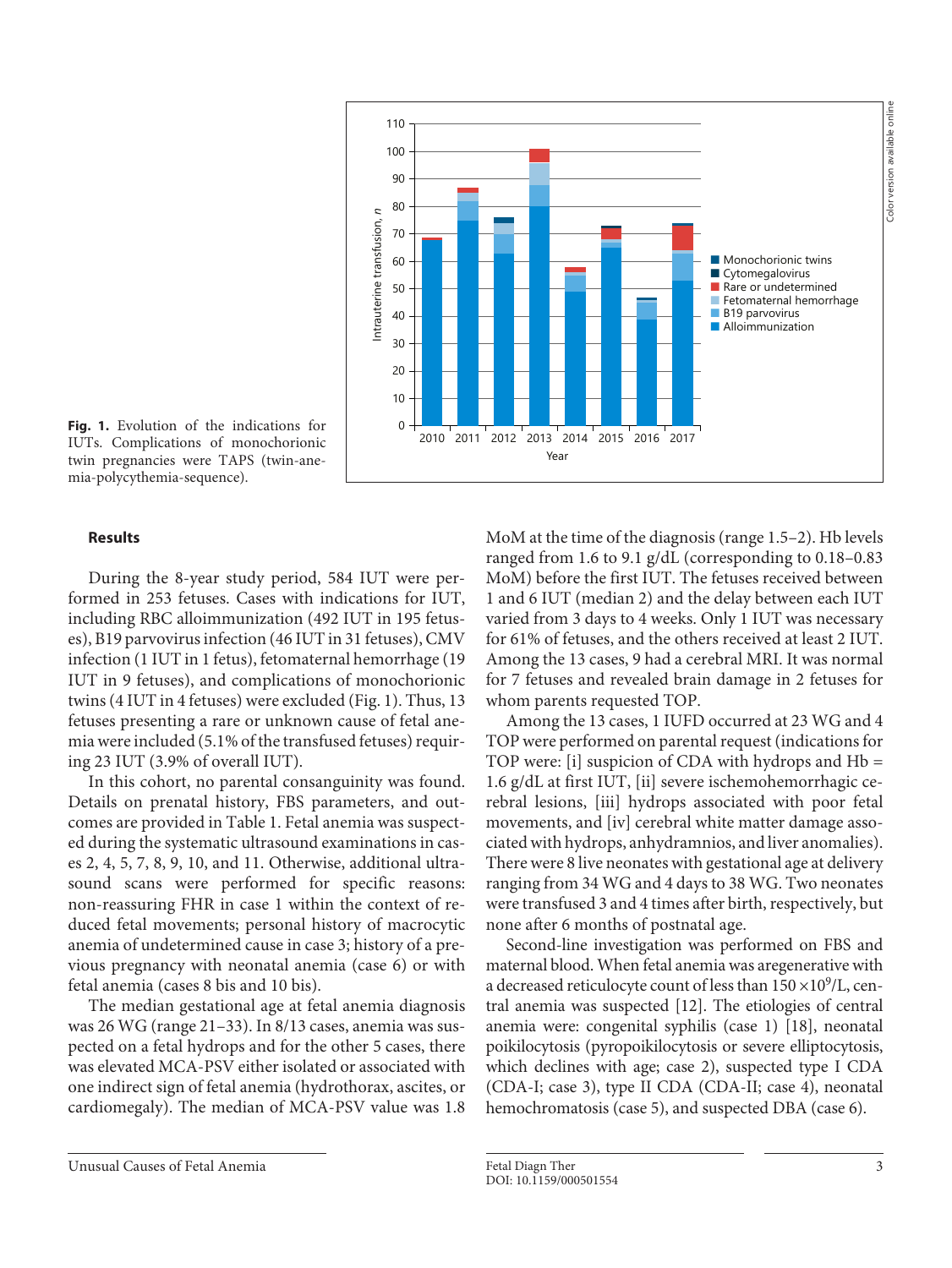| <b>Table 1.</b> Description of cases with fetal anemia of rare or undetermined cause |  |
|--------------------------------------------------------------------------------------|--|
|--------------------------------------------------------------------------------------|--|

| No.            | Underlying<br>disease                                            | Ethnic origin,<br>maternal and<br>obstetric history                                                                                                                                                                                                                                 | US findings                                                                                                      | GA at<br>IUT         | Pre-IUT                     | Post-IUT<br>Hb, g/dL Hb, g/dL | Reticulocyte<br>count,<br>$\times10^9$ /L | Hemolysis<br>parameters,<br>liver function<br>tests, DAT | Karyo-<br>type | G6PD<br>PK<br>H <sub>b</sub> El      | Ekta-cytometry,<br>flow cytometry,<br>peripheral blood<br>smear | Outcome,<br>birth weight,<br>Hb at birth,<br>g/dL                                              | Postnatal<br>evolution                                                                                     |
|----------------|------------------------------------------------------------------|-------------------------------------------------------------------------------------------------------------------------------------------------------------------------------------------------------------------------------------------------------------------------------------|------------------------------------------------------------------------------------------------------------------|----------------------|-----------------------------|-------------------------------|-------------------------------------------|----------------------------------------------------------|----------------|--------------------------------------|-----------------------------------------------------------------|------------------------------------------------------------------------------------------------|------------------------------------------------------------------------------------------------------------|
| 1              | Congenital<br>syphilis                                           | Sub-Saharan<br>African,<br>primigravida,<br>no medical history                                                                                                                                                                                                                      | Strip of ascites,<br>$MCA-PSV = 1.6 M oM$                                                                        | $34 + 0$             | 8.4                         | 16.2                          | 30                                        | N<br>N<br>negative DAT                                   | N              | N                                    | Unknown                                                         | LB at<br>35 WG+2,<br>healthy female<br>2,300 g<br>$Hb = 11$                                    | No postnatal<br>transfusion,<br>extencilline<br>treatment                                                  |
| 2              | Poïkilocyto-<br>sis or severe<br>neonatal<br>elliptocyto-<br>sis | Sub-Saharan<br>African, 6th<br>gestation:<br>1 abortion,<br>2 miscarriages<br>and 1 late loss<br>at 18 WG in a<br>context of hydrops                                                                                                                                                | Isolated pericardial<br>effusion at 23 WG,<br>with evolution toward<br>hydrops at 32 WG,<br>$MCA-PSV = 1.5 M oM$ | $32 + 4$             | 3.2                         | 13                            | Not known                                 | N<br>N<br>negative DAT                                   | Not<br>known   | $\mathbf N$                          | Membrane<br>abnormal-ity                                        | LB at 37 WG,<br>healthy male,<br>3,150 g,<br>$Hb = 16.6$                                       | Not neonatal<br>transfusion,<br>then lost to<br>follow-up                                                  |
| 3              | CDA-I<br>(suspected)                                             | Caucasian,<br>personal history of<br>macrocytic anemia<br>of undetermined<br>cause, 2nd<br>gestation:<br>1 miscarriage                                                                                                                                                              | Cardiomegaly,<br>$MCA-PSV = 1.8$ MoM,<br><b>IUGR</b>                                                             | $29 + 4$             | 7.8                         | 11.1                          | 151                                       | $_{\rm N}$<br>N<br>negative DAT                          | $_{\rm N}$     | N                                    | N                                                               | LB at 34 WG+6<br>female<br>1,785 g<br>(cesarean section<br>for severe<br>IUGR),<br>$Hb = 11.3$ | 3 postnatal<br>transfusions at<br>D15, 1 month<br>and 3 months,<br>N develop-<br>ment at<br>2 years of age |
| $\overline{4}$ | CDA II                                                           | Caucasian,<br>primigravida                                                                                                                                                                                                                                                          | Hydrops,<br>$MCA-PSV = 1.5 M oM$                                                                                 | $23+0$<br>$24 + 0$   | 1.6<br>5.2                  | 8.6<br>10.8                   | 82                                        | Not known<br>negative DAT                                | N              | N                                    | Suspicion of<br>congenital dys-<br>erythro-poiesis              | TOP at<br>28 WG,<br>male fetus 940 g                                                           | TOP                                                                                                        |
| 5              | Neonatal<br>hemochro-<br>matosis                                 | Caucasian,<br>primigravida                                                                                                                                                                                                                                                          | Hydrothorax,<br>$MCA-PSV = 2$ MoM,<br>IUGR, white matter<br>anomalies, small liver,<br>anhydramnios              | $32 + 5$             | 8.8 <sup>a</sup>            | 14.6                          | 113                                       | $_{\rm N}$<br>N<br>Negative DAT                          | $_{\rm N}$     | $_{\rm N}$                           | Ν                                                               | TOP at<br>34 WG                                                                                | <b>TOP</b>                                                                                                 |
| 6              | DBA<br>(suspected)                                               | North African,<br>5th gestation:<br>1 miscarriage,<br>1 pregnancy with<br>neonatal anemia,<br>2 N pregnancies                                                                                                                                                                       | Hydrops<br>PSV-ACM<br>$>1.5$ MoM                                                                                 | $26 + 0$<br>$30 + 0$ | 3.2<br>6.8                  | 10.8<br>15.3                  | 409                                       | Not known<br>negative DAT                                | N              | $\mathbf N$                          | N                                                               | LB at 38 WG<br>male 3,000 g,<br>$Hb = 4 g/dL$                                                  | 4 postnatal<br>transfusions at<br>0, D11, D30<br>and<br>3 months,<br>healthy at 5<br>years of age          |
| 7              | Variant in<br>COL4A1<br>gene                                     | Caucasian,<br>primigravida                                                                                                                                                                                                                                                          | Ascites, $MCA-PSV =$<br>$1.6\text{ MoM}$<br>Multiple cerebral<br>ischemohemorrhagic<br>damage                    | $24 + 4$             | 2.3                         | 8.1                           | 323                                       | Elevated<br>bilirubin<br>Ν<br>negative DAT               | $_{\rm N}$     | $\mathbf N$                          | N                                                               | TOP at<br>26 WG                                                                                | TOP                                                                                                        |
| 8              | Unknown                                                          | North African,<br>2nd gestation:<br>1 molar pregnancy                                                                                                                                                                                                                               | $Hydrops$ , MCA-PSV =<br>2 MoM                                                                                   | $22+2$<br>$22 + 4$   | $1.8\,$<br>2.6 <sup>b</sup> | $\overline{7}$<br>11.7        | 110                                       | N<br>N<br>negative DAT                                   | N              | Minor N<br>alpha<br>thalas-<br>semia |                                                                 | IUFD at<br>23 WG                                                                               | <b>IUFD</b>                                                                                                |
|                | 8 bis Unknown                                                    | Idem                                                                                                                                                                                                                                                                                | Hydrops, MCA-PSV<br>$>1.5$ MoM                                                                                   | $27 + 6$             | 3.3                         | 10.4                          | 198                                       | Elevated<br>bilirubin,<br>negative DAT                   | $_{\rm N}$     | N                                    | $_{\rm N}$                                                      | LB at<br>37 WG+3,<br>healthy male<br>3,560 g<br>$Hb = 18.2$                                    | No postnatal<br>transfusion,<br>healthy at 3<br>years of age                                               |
| 9              | Unknown                                                          | Caucasian,<br>3rd gestation:<br>1 miscarriage and<br>1 N pregnancy                                                                                                                                                                                                                  | $Hydrops$ , MCA-PSV =<br>1.8 MoM oligohydram-<br>nios, decrease of fetal<br>movements                            | $18 + 5$             | 9.1                         | 11.1                          | 276                                       | Elevated<br>bilirubin<br>Ν<br>Negative DAT               | N              | Minor N<br>alpha<br>thalas-<br>semia |                                                                 | TOP at<br>20 WG                                                                                | TOP                                                                                                        |
| 10             | Unknown                                                          | North African,<br>personal history of<br>undetermined<br>microcytic anemia,<br>2nd pregnancy:<br>history of<br>emergency<br>caesarian at 37 WG<br>for fetal brady-<br>cardia with severe<br>neonatal anemia<br>$(Hb = 2.6 g/dL)$<br>related to severe<br>fetomaternal<br>hemorrhage | Nuchal translucency =<br>2.6 mm (>95th perc),<br>$MCA-PSV = 1.8$ MoM<br>at 32 WG                                 | $33 + 2$             | 8.1                         | 13                            | 266                                       | Elevated<br>bilirubin<br>Ν<br>Negative DAT               | $_{\rm N}$     | N                                    | $_{\rm N}$                                                      | LB at<br>37 WG+1,<br>healthy female<br>3,700 g<br>$Hb = 12$                                    | No postnatal<br>transfusion,<br>N develop-<br>ment at<br>2 years of age                                    |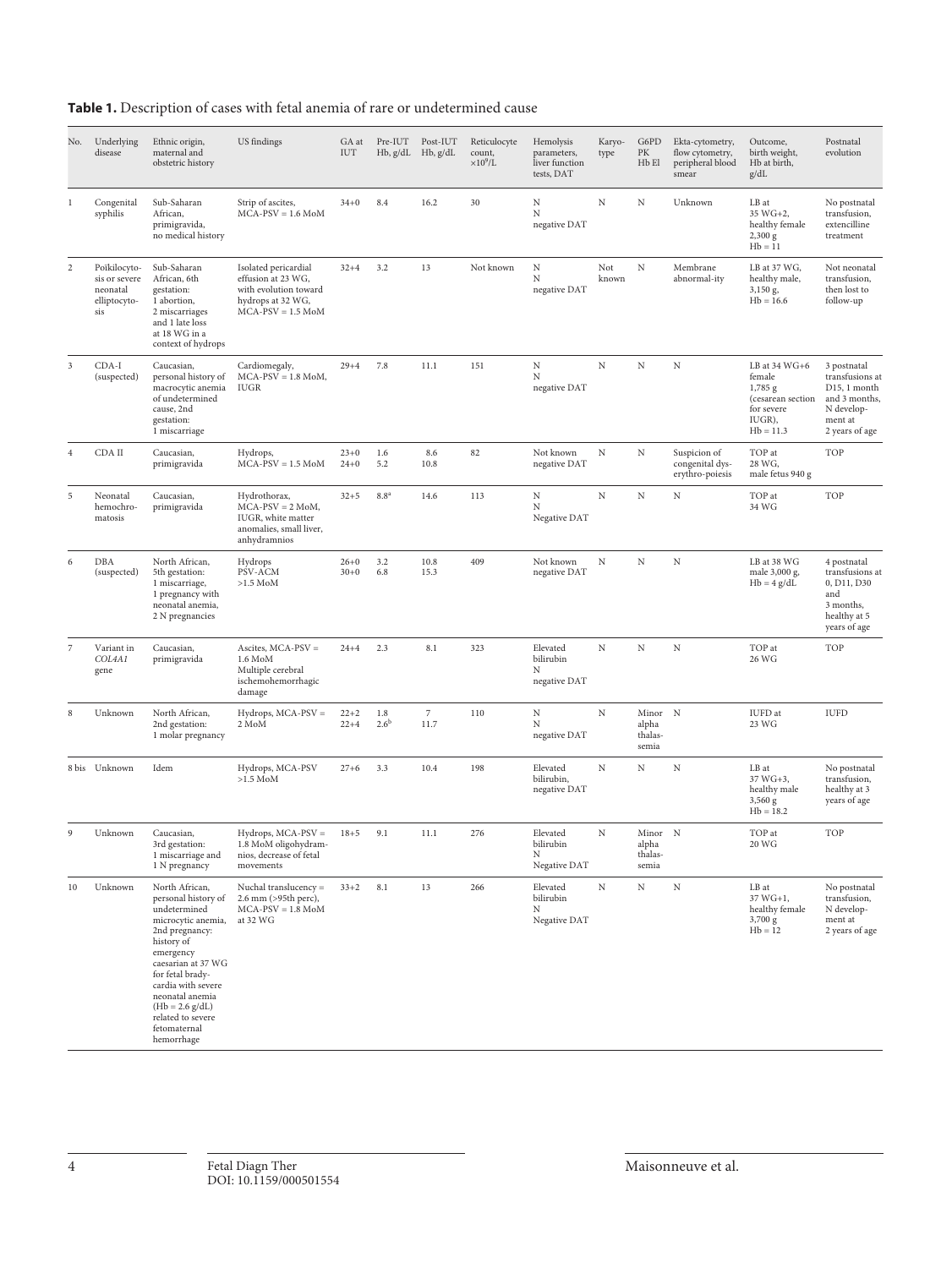#### **Table 1** (continued)

| No. | Underlying<br>disease | Ethnic origin,<br>maternal and<br>obstetric history                                                                                                                       | US findings                        | GA at<br>IUT                                                     | Pre-IUT<br>$Hb$ , $g/dL$               | Post-IUT<br>Hb, g/dL                        | Reticulocyte<br>count,<br>$\times10^9$ /L | Hemolysis<br>parameters,<br>liver function<br>tests, DAT | Karyo-<br>type | G6PD<br>PK<br>Hb El | Ekta-cytometry,<br>flow cytometry,<br>peripheral blood<br>smear | Outcome,<br>birth weight,<br>Hb at birth,<br>g/dL           | Postnatal<br>evolution                                                  |
|-----|-----------------------|---------------------------------------------------------------------------------------------------------------------------------------------------------------------------|------------------------------------|------------------------------------------------------------------|----------------------------------------|---------------------------------------------|-------------------------------------------|----------------------------------------------------------|----------------|---------------------|-----------------------------------------------------------------|-------------------------------------------------------------|-------------------------------------------------------------------------|
|     | 10 bis Unknown        | Idem                                                                                                                                                                      | Hydrops<br>$PSV-ACM = 1.9$ MoM     | $21 + 3$<br>$22+22$<br>$5 + 0$<br>$27 + 4$<br>$30 + 2$<br>$33+1$ | 3.6<br>6.9<br>7.3<br>9.4<br>9.5<br>9.5 | 9.2<br>13.4<br>14.9<br>14.1<br>15.9<br>15.2 | 117                                       | N<br>N<br>negative DAT                                   | N              | N                   | N                                                               | LB at<br>34 WG+4.<br>healthy male<br>2,300 g<br>$Hb = 11.4$ | No postnatal<br>transfusion<br>N develop-<br>ment at 3<br>months of age |
| 11  | Unknown               | North African,<br>4th gestation: 3 N<br>pregnancies, mild<br>alloimmunization<br>anti-D for current<br>pregnancy with low<br>level of antibodies<br>$(0.4 \text{ IU/mL})$ | $Hydrops$ , MCA-PSV $=$<br>1.8 MoM | $28 + 6$<br>$29 + 3$<br>$31 + 0$                                 | 3.9<br>7.0<br>9.0                      | 8.7<br>13.1<br>15.4                         | 244                                       | N<br>N<br>negative DAT                                   | N              | N                   | N                                                               | LB at 37 WG,<br>healthy female<br>2,990 g<br>$Hb = 14$      | No postnatal<br>transfusion                                             |

,CDA, congenital dyserythropoietic type anemia; D, day; DBA, Diamond-Blackfan anemia; DAT, direct antiglobulin test; El, electrophoresis; Hb, hemoglobin; G6PD, glucose-6-phosphate dehydrogenase; GA, وgestational age (expre expressed in MoM (multiples of median); N, normal; PK, pyruvate kinase; TOP, termination of pregnancy; US, ultrasound; WG, weeks of gestation. a Severe thrombocytopenia at  $37 \times 10^9$ /L.

<sup>a</sup> Severe thrombocytopenia at 37 ×10<sup>9</sup>/L.<br><sup>b</sup> Pancytopenia with low leucocyte (<1 ×10<sup>9</sup>/L) and platelet (<10 ×10<sup>9</sup>/L) counts.

In case 5, fetal anemia was moderate at 8.8 g/dL at 32 WG and aregenerative (reticulocyte count =  $110 \times 10^9$ /L). Neonatal hemochromatosis was diagnosed on the postmortem examination: the fetus presented with hepatic fibrosis and hypoplasia with deposition of iron in the liver and pancreas.

In case 6, DBA was suspected. The mother already had 2 children born without anemia. Her third child presented a neonatal anemia (Hb =  $9$  g/dL at birth) and was treated with iron supplementation only. During her fourth pregnancy, two fetal transfusions were performed at 26 and 30, WG respectively. This child received 4 postnatal transfusions, at birth and at 11 days, 1 month, and 3 months of age. This child is now 5 years old and remains well and hematologically normal. The follow-up of her fifth pregnancy revealed no anomalies of the MCA-PSV measurements and this child did not present with any neonatal anemia.

In the case of fetal bleeding that was not diagnosed initially, anemia was of peripheral type. Indeed, the fetus presented moderate bilateral ventriculomegaly diagnosed before IUT for hydrops associated with elevated MCA-PSV values. Multiple cerebral hemorrhages of different ages were diagnosed at follow-up ultrasound and confirmed at postmortem examination. A de novo variant of the *COL4A1* gene was found on genetic analysis.

In the other 6 cases (corresponding to 4 different mothers), the etiologic diagnosis for fetal anemia remains unknown until now. To explore these cases of fetal anemia, complete blood cell counts (meticulous erythrocyte

and reticulocyte indices analyses), reticulocyte count, Hb electrophoresis, hemolysis parameters (lactate dehydrogenase, total and indirect bilirubin, schistocyte percentage), G6PD, and PK activities were performed on parental blood. In case 3, the mother had a personal history of macrocytic anemia of undetermined cause. In case 10, the mother had a personal history of moderate transient microcytic anemia of unknown cause. In the other cases, causes of anemia, including hemolysis, were investigated, but yielded no definite diagnosis.

## **Discussion**

During the 8-year study period, 23 IUT (3.9%) were performed for a rare or unknown cause of fetal anemia in 13 fetuses (5.1% of transfused fetuses). Among those cases the etiology of fetal anemia remains undetermined in 6/13 (46%).

To the best of our knowledge, this represents the third study focusing on rare causes of fetal anemia. First, Amann et al. [1] reported their experience on 82 transfused fetuses. Among those, no etiology was available at the time of the second IUT in 15/82 fetuses (18%). However, it should be noted that they included 4 fetuses with fetomaternal hemorrhage. Yet, we believe that the Kleihauer-Betke test or flow cytometry should be performed as a first-line examination in cases of suspected fetal anemia when alloimmunization has been ruled out. In another series, Zhang et al. [9] reported 4 cases of severe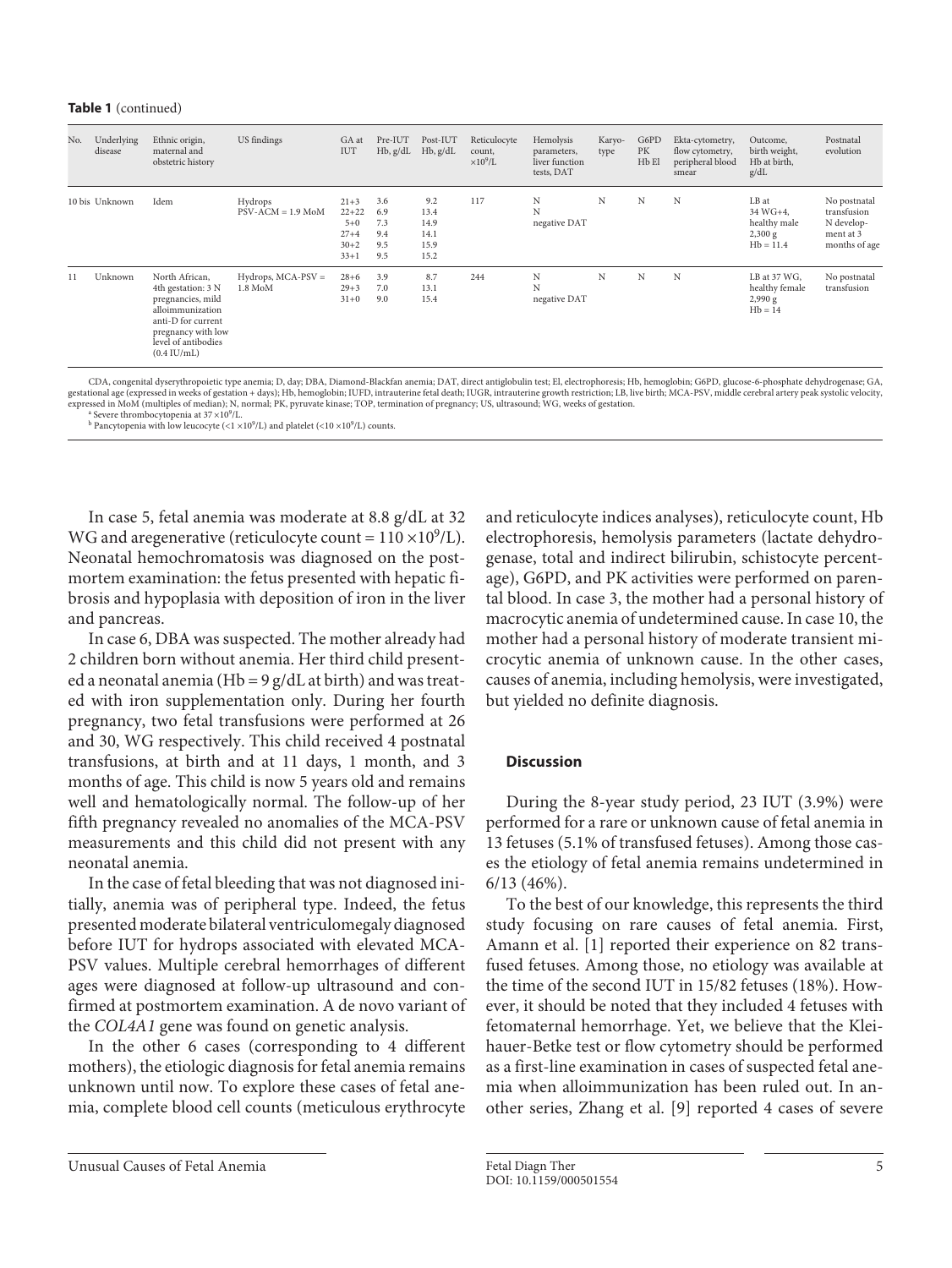

**Fig. 2.** Investigation of fetal anemia on maternal and fetal blood, and amniocentesis. \* Before the first IUT in cases of fetal anemia of undetermined cause. CMV, cytomegalovirus; CGH array, comparative genomic hybridization; CDA, congenital dyserythropoietic type anemia; DBA, Diamond-Blackfan anemia; G6PD, glucose-6-phosphate dehydrogenase; NGS, next-generation sequencing; PK, pyruvate kinase; PCR, polymerase chain reaction; EMA test, flow-cytometry for the eosin 5′ maleimide acid test.

non-immune/infectious fetal anemia: 1 case of DBA, 1 suspicion of fetomaternal hemorrhage despite negative Kleihauer-Betke tests, and 2 cases without any diagnosis. Interestingly, we observed a much lower rate of unknown causes of fetal anemia than Amann et al. [1]. On the one hand, the 5.1% rate we observed could reflect a bias through the reference laboratory of CNRHP specialized in RBC alloimmunization in pregnancies. On the other hand, this rate is similar to the 6% reported in a French national survey, which collected data on IUT in the French referral fetal medicine centers [8].

Whilst the management of RBC alloimmunization is standardized worldwide, the management of suspected fetal anemia or fetal hydrops with no underlying immunization remains more complex. Prompt referral (within 24 h) is important to reduce the likelihood of demise before sampling, and to reduce the frequency of moribund hydrops, which impairs recovery from IUT. Beside fetal infection and fetomaternal hemorrhage cases that can be ruled out using basic biological examinations, the possibility to achieve a precise diagnosis relies on a systematic approach. The analysis of each case should rely on: an expert fetal sonography as rare cases of fetal anemia may be the consequence of a fetal organ hemorrhage or associated with specific fetal anomalies such as upper limb malformations in DBA or Fanconi anemia [19], maternal or parental investigation (family history of hematological disorders), and complete FBS. The role of FBS is central and could not be replaced by amniocentesis or parental sampling. One should be aware that some specific tests performed on fetal blood will be instructive only if they are performed prior to the first IUT. Besides, fetal anemia complicated with hydrops is actually a life-threatening condition for the fetus and IUT is the only treatment to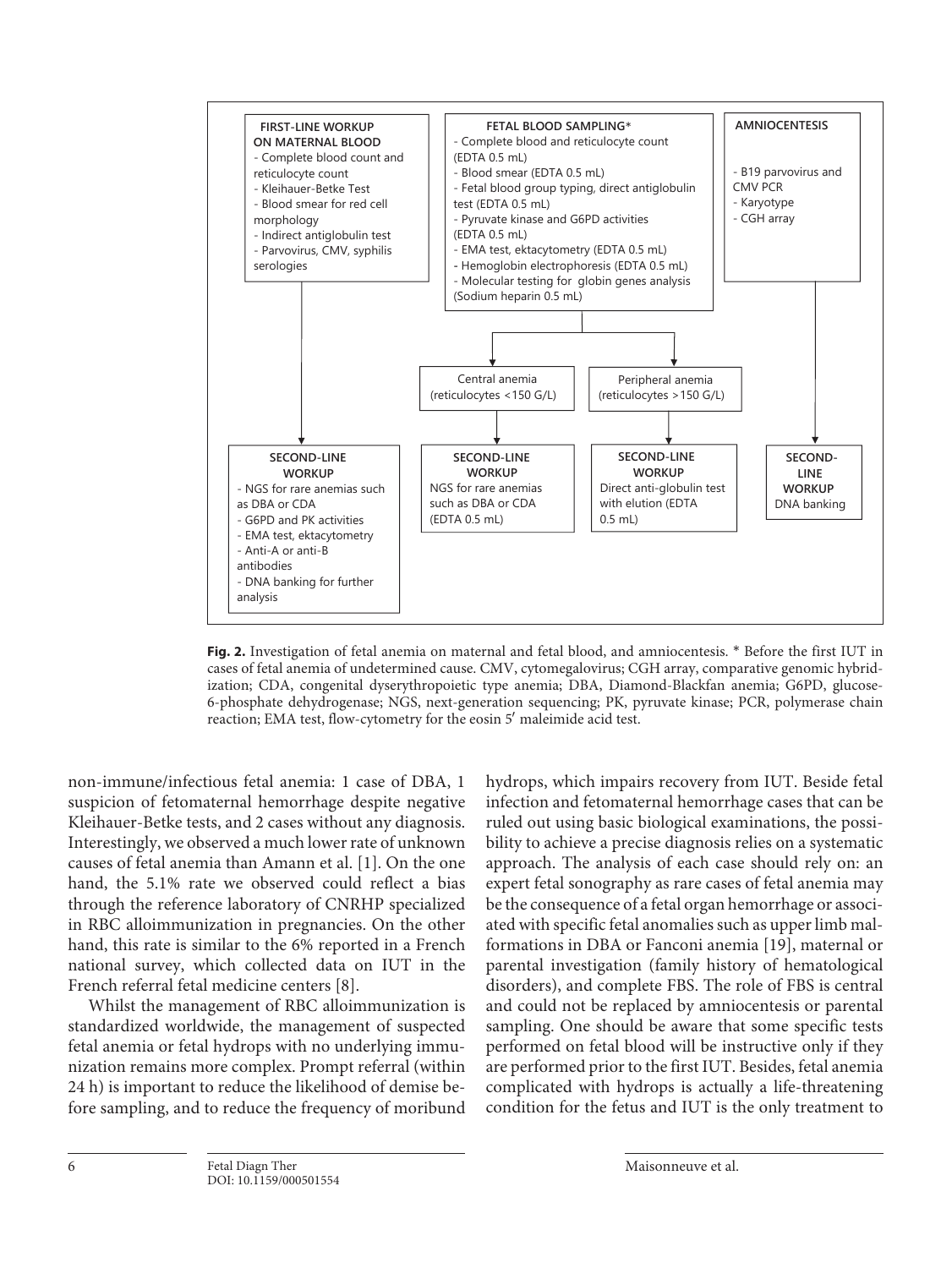save it. These invasive procedures may allow the continuation of the pregnancy during the time needed to determine the etiology and the prognosis.

Our experience allowed us to establish the comprehensive diagnosis algorithm provided in Figure 2. We hope that this methodology will be accessible to any fetal medicine center and not only expert centers. Both the fetal reticulocyte count and blood smear represent the basis of the diagnostic approach. The reticulocyte count will allow to distinguish aregenerative anemia, involving impaired production of RBC precursors, and regenerative anemia, resulting from blood loss or hemolysis. The value of  $150 \times 10^9$ /L has been extrapolated from data established on historical studies on FBS [12]. The fetal blood smear is mostly useful in cases of regenerative (peripheral) anemia. However, it should be performed at the time of the first FBS and within the first 24 h because it is of value for diagnostics only on fresh blood and its analysis is no longer possible after the first IUT.

Among the aregenerative causes, i.e., central anemia, B19 parvovirus infection represents a leading cause that will be confirmed by a specific PCR analysis in amniotic fluid or fetal blood. Similarly, CMV infection should be systematically searched for. A very unusual cause is represented by congenital syphilis as observed in our case 1 [18]. When fetal infection has been ruled out, one should consider thalassemic syndromes and hemoglobinopathies. In this circumstance, the parental origin should be taken into account and the final diagnosis relies on hemoglobin electrophoresis and globin gene analysis in both the parents and the fetus [4, 20]. The most severe form of α-thalassemia is called Bart's disease. The absence of 4 copies of α-globin genes in a fetus causes severe anemia, leading to hydrops during fetal life. This autosomal recessive condition occurs at a higher frequency in some ethnic groups, such as Mediterranean, African, and South-East Asian populations. If fetal blood is taken by cordocentesis, Hb Bart's can be identified. When confirmed, parents should be informed of the poor prognosis and counseled about the 25% recurrence risk [21]. When all these causes have been ruled out, a dyserythropoiesis should be searched for. The CDAs belong to a group of rare hereditary disorders characterized by congenital anemia with failure in erythropoiesis. Patients usually present moderate to severe normocytic (CDA-II) to macrocytic (CDA-I) anemia with a mild regeneration and hemolytic features, including splenomegaly and jaundice. A CDA diagnosis relies on bone marrow film analysis and genetic testing. The prevalence in Europe is 0.24 per million [16, 22]. Similarly, DBA is a congenital erythroid aplasia. The transmission is autosomal dominant with variable

Unusual Causes of Fetal Anemia **Fetal Anemia** Fetal Diagn Ther **Fetal Diagnet Constant Causes** of Fetal Anemia 7

penetrance. It is defined by an aregenerative, usually macrocytic anemia. Anemia can be associated with intrauterine growth retardation, fetal anomalies (craniofacial, anomalies of thumbs, cardiac or genitourinary malformations). Several cases of DBA associated with fetal hydrops have also been reported [15, 23].

The regenerative causes represent a heterogeneous group of pathologies. Within this group, inherited erythrocyte enzymatic deficiencies such as G6PD and PK deficiencies and ABO incompatibilities represent the most common etiologies [24–29]. The diagnosis of enzymopathies relies on a specific enzymatic activities test or genetic testing. ABO incompatibility will be searched for, depending on the parents' blood groups, and confirmed by search for anti-A or anti-B antibodies in the maternal blood and direct anti-globin test on fetal blood. Extremely rare alloimmune cases are possible if the fetus has inherited a low-frequency RBC antigen from the father. They can be searched by cross-matching the fetus and the mother or the father and the mother, and by performing the father's complete antigen assessment. Besides, RBC membrane disorders will be suspected at fetal blood smear and confirmed on EMA test and ektacytometry, which measures the deformability of RBC under shear rate and osmotic gradient, and genetic testing. Among this group, hereditary spherocytosis is the most frequent RBC membrane disorder in Europe and has been associated with hydrops [30]. Fetal DNA banking should also be systematically considered to allow further genetic investigation.

It should be noted that beside this diagnosis approach, and particularly in cases associated with fetal hydrops, the overall prognosis is not only linked to the etiology of the anemia and its treatment. As always in cases of hydrops, fetal tolerance and evolution of sonographic and Doppler signs will be decisive in the fetal and neonatal outcome. Whatever the perinatal outcome, all the information provided by the investigations previously described and which must be performed mandatorily at the time of the first FBS, will be essential to the parental counselling for following pregnancies.

## **Conclusion**

IUTs for rare and unknown causes of fetal anemia represented 5.1% of all transfused fetuses and 3.9% of overall transfusions performed between 2010 and 2017 in our referral center. The prognosis differs markedly between different etiological groups. The underlying etiology re-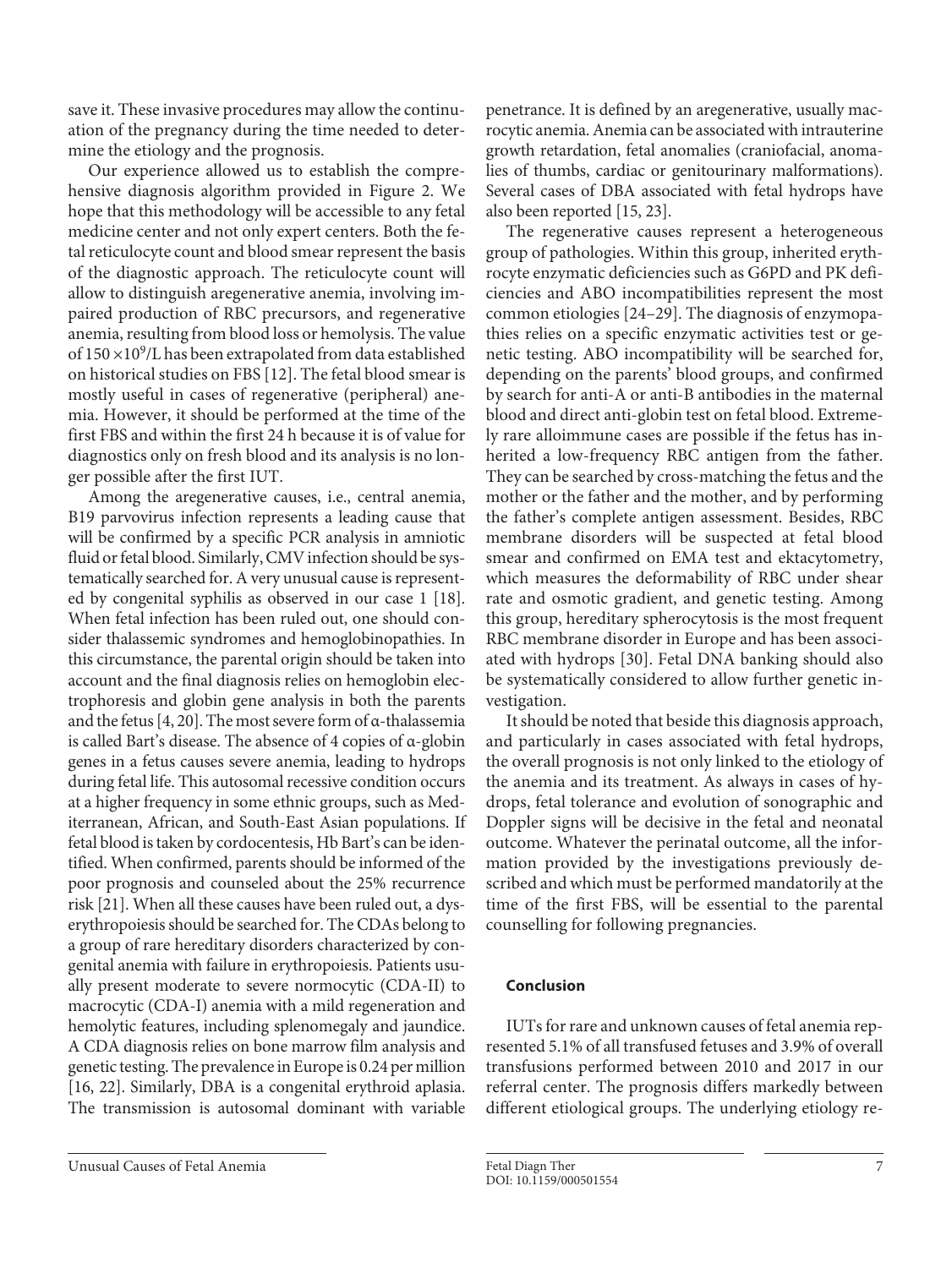mains undetermined in up to 46% of cases. Current improvement in genetic testing possibly based on next-generation sequencing analysis will probably allow these cases to be characterized. However, complete workup of fetal features (fetal imaging, fetal hemogram, and biology) is mandatory to correctly interpret sequencing data and to provide adequate genetic counselling.

#### **Statement of Ethics**

Subjects gave their written informed consent. The study protocol was approved by the research institute's committee on human research.

#### **Disclosure Statement**

The authors have no conflicts of interest to declare.

#### **References**

- 1 Amann C, Geipel A, Müller A, Heep A, Ritgen J, Stressig R, et al. Fetal anemia of unknown cause – a diagnostic challenge. Ultraschall Med. 2011 Dec;32(S 02 Suppl 2):E134– 40.
- 2 Zwiers C, van Kamp I, Oepkes D, Lopriore E. Intrauterine transfusion and non-invasive treatment options for hemolytic disease of the fetus and newborn – review on current management and outcome. Expert Rev Hematol. 2017 Apr;10(4):337–44.
- 3 Rouillac-Le Sciellour C, Sérazin V, Brossard Y, Oudin O, Le Van Kim C, Colin Y, et al. Noninvasive fetal RHD genotyping from maternal plasma. Use of a new developed Free DNA Fetal Kit RhD. Transfus Clin Biol. 2007 Dec;14(6):572-7.
- 4 Mari G, Deter RL, Carpenter RL, Rahman F, Zimmerman R, Moise KJ Jr, et al.; Collaborative Group for Doppler Assessment of the Blood Velocity in Anemic Fetuses. Noninvasive diagnosis by Doppler ultrasonography of fetal anemia due to maternal red-cell alloimmunization. N Engl J Med. 2000 Jan;342(1): 9–14.
- 5 Lai K, Li S, Lin W, Yang D, Chen W, Li M, et al. Invasive prenatal diagnosis of α-thalassemia to control Hb Bart's hydrops fetalis syndrome: 15 years of experience. Arch Gynecol Obstet. 2018 Aug;298(2):307–11.
- 6 Kreger EM, Singer ST, Witt RG, Sweeters N, Lianoglou B, Lal A, et al. Favorable outcomes after in utero transfusion in fetuses with alpha thalassemia major: a case series and review of the literature. Prenat Diagn. 2016 Dec;36(13):  $1242 - 9$
- 7 Désilets V, Audibert F, Wilson R, Audibert F, Brock JA, Carroll J, et al.; Society of Obstetri-

cian and Gynaecologists of Canada. Investigation and management of non-immune fetal hydrops. J Obstet Gynaecol Can. 2013 Oct;  $35(10):923-38.$ 

- 8 Girault A, Friszer S, Maisonneuve E, Guilbaud L, Cortey A, Jouannic JM. [Intrauterine blood transfusion: status report of 4years of practice in France (2011-2014)]. J Gynecol Obstet Hum Reprod. 2017 Feb;46(2):119–24.
- 9 Zhang EG, Regan F, Layton M, Paramasivam G, Wyatt-Ashmead J, Roberts I, et al. Managing the difficult case of fetal anemia. J Matern Fetal Neonatal Med. 2011 Dec;24(12):1498–503.
- 10 Forestier F, Hohlfeld P, Vial Y, Olin V, Andreux JP, Tissot JD. Blood smears and prenatal diagnosis. Br J Haematol. 1996 Nov;95(2): 278–80.
- 11 Da Costa L, Galimand J, Fenneteau O, Mohandas N. Hereditary spherocytosis, elliptocytosis, and other red cell membrane disorders. Blood Rev. 2013 Jul;27(4):167–78.
- 12 Forestier F, Cox WL, Daffos F, Rainaut M. The assessment of fetal blood samples. Am J Obstet Gynecol. 1988 May;158(5):1184–8.
- 13 Forestier F, Daffos F, Rainaut M, Bruneau M, Trivin F. Blood chemistry of normal human fetuses at midtrimester of pregnancy. Pediatr Res. 1987 Jun;21(6):579–83.
- 14 Da Costa L, O'Donohue MF, van Dooijeweert B, Albrecht K, Unal S, Ramenghi U, et al. Molecular approaches to diagnose Diamond-Blackfan anemia: the EuroDBA experience. Eur J Med Genet. 2018;61(11):664–73.
- 15 Da Costa L, Chanoz-Poulard G, Simansour M, French M, Bouvier R, Prieur F, et al. First de novo mutation in RPS19 gene as the cause of hydrops fetalis in Diamond-Blackfan anemia. Am J Hematol. 2013 Feb;88(2):160.

#### **Funding Sources**

No financial support or funding was provided for this work.

#### **Author Contributions**

Dr. Emeline Maisonneuve and Dr. Imane Ben M'Barek carried out the analyses, drafted the initial manuscript, and approved the final manuscript as submitted. Dr. Anne Cortey, Dr. Stéphanie Friszer, Dr. Vanina Castaigne, Mrs. Pauline Thomas, and Dr. Françoise Pernot coordinated data collection, critically reviewed the manuscript, and approved the final manuscript as submitted. Dr. Thierry Leblanc, Prof. Lydie Da Costa, Dr. Agnès Mailloux, and Dr. Cécile Toly N'Dour designed the data collection instruments, critically reviewed and revised the manuscript, and approved the final manuscript as submitted. Prof. Jean-Marie Jouannic coordinated and supervised data collection, reviewed and revised the manuscript, and approved the final manuscript as submitted. All authors approved the final manuscript as submitted and agree to be accountable for all aspects of the work.

- 16 Iolascon A, D'Agostaro G, Perrotta S, Izzo P, Tavano R, Miraglia del Giudice B. Congenital dyserythropoietic anemia type II: molecular basis and clinical aspects. Haematologica. 1996 Nov-Dec;81(6):543–59.
- 17 Friszer S, Maisonneuve E, Mace G, Castaigne V, Cortey A, Mailloux A, et al. Determination of the optimal timing of serial in utero transfusions in red blood cell alloimmuniation. Ultrasound Obstet Gynecol. 2015;46(5):600– 5.
- 18 Macé G, Castaigne V, Trabbia A, Guigue V, Cynober E, Cortey A, et al. Fetal anemia as a signal of congenital syphilis. J Matern Fetal Neonatal Med. 2014 Sep;27(13):1375–7.
- 19 Bagby G. Recent advances in understanding hematopoiesis in Fanconi Anemia. F1000 Res. 2018 Jan;7:105.
- 20 Karnpean R, Fucharoen G, Fucharoen S, Ratanasiri T. Fetal red blood cell parameters in thalassemia and hemoglobinopathies. Fetal Diagn Ther. 2013;34(3):166–71.
- 21 Jatavan P, Chattipakorn N, Tongsong T. Fetal hemoglobin Bart's hydrops fetalis: pathophysiology, prenatal diagnosis and possibility of intrauterine treatment. J Matern Fetal Neonatal Med. 2018 Apr;31(7):946–57.
- 22 Iolascon A, Esposito MR, Russo R. Clinical aspects and pathogenesis of congenital dyserythropoietic anemias: from morphology to molecular approach. Haematologica. 2012 Dec;97(12):1786–94.
- 23 Wlodarski MW, Da Costa L, O'Donohue MF, Gastou M, Karboul N, Montel-Lehry N, et al. Recurring mutations in RPL15 are linked to hydrops fetalis and treatment independence in Diamond-Blackfan anemia. Haematologica. 2018 Jun;103(6):949–58.